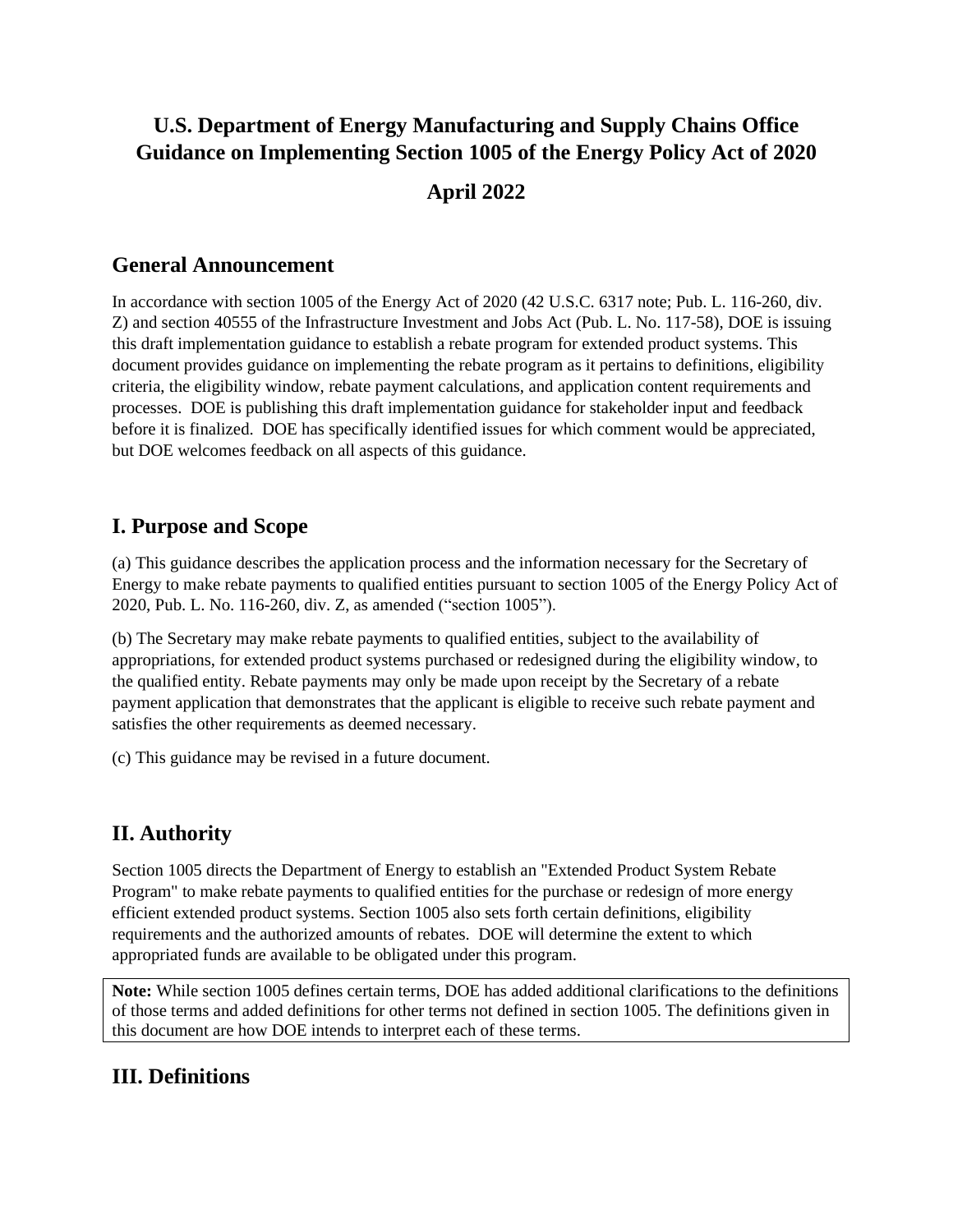*Actual volume flow rate* means the volume flow rate of air, compressed and delivered at the standard discharge point, referred to conditions of total temperature, total pressure and composition prevailing at the standard inlet point, and as determined in accordance with the test procedures prescribed in Appendix A to Subpart T of Part 431 of the Code of Federal Regulation.

*Air compressor* means a compressor designed to compress air that has an inlet open to the atmosphere or other source of air, and is made up of a compression element (bare compressor), driver(s), mechanical equipment to drive the compressor element, and any ancillary equipment

*Air-cooled compressor* means a compressor that utilizes air to cool both the compressed air and, if present, any auxiliary substance used to facilitate compression, and that is not a liquid-cooled compressor.

*Axial inline fan* means a fan with an axial impeller and a cylindrical housing with or without turning vanes.

*Axial panel fan* means an axial fan, without cylindrical housing, that is mounted in a panel, an orifice plate or ring.

*Best Efficiency Point (BEP)* means the pump hydraulic power operating point (consisting of both flow and head conditions) that results in the maximum efficiency.

*Calendar year* means a period beginning on January 1 and ending on December 31.

*Centrifugal housed fan* means a fan with a centrifugal or mixed flow impeller in which airflow exits into a housing that is generally scroll-shaped to direct the air through a single fan outlet. A centrifugal housed fan does not include a radial impeller.

*Centrifugal inline fan* means a fan with a centrifugal or mixed flow impeller in which airflow enters axially at the fan inlet and the housing redirects radial airflow from the impeller to exit the fan in an axial direction.

*Centrifugal unhoused fan* means a fan with a centrifugal or mixed flow impeller in which airflow enters through a panel and discharges into free space. Inlets and outlets are not ducted. This fan type also includes fans designed for use in fan arrays that have partition walls separating the fan from other fans in the array.

*DOE* means the U.S. Department of Energy.

*Electronic Control* means: (a) a power converter;

(b) or a combination of a power circuit and control circuit included on 1 chassis.

*Electric Motor* means a machine that converts electrical power into rotational mechanical power.

*End suction close-coupled (ESCC)* pump means a close-coupled, dry rotor, end suction pump that has a shaft input power greater than or equal to 1 hp and less than or equal to 200 hp at BEP and full impeller diameter and that is not a dedicated-purpose pool pump. Examples include, but are not limited to, pumps within the specified horsepower range that comply with ANSI/HI nomenclature OH7, as described in ANSI/HI 1.1-1.2-2014.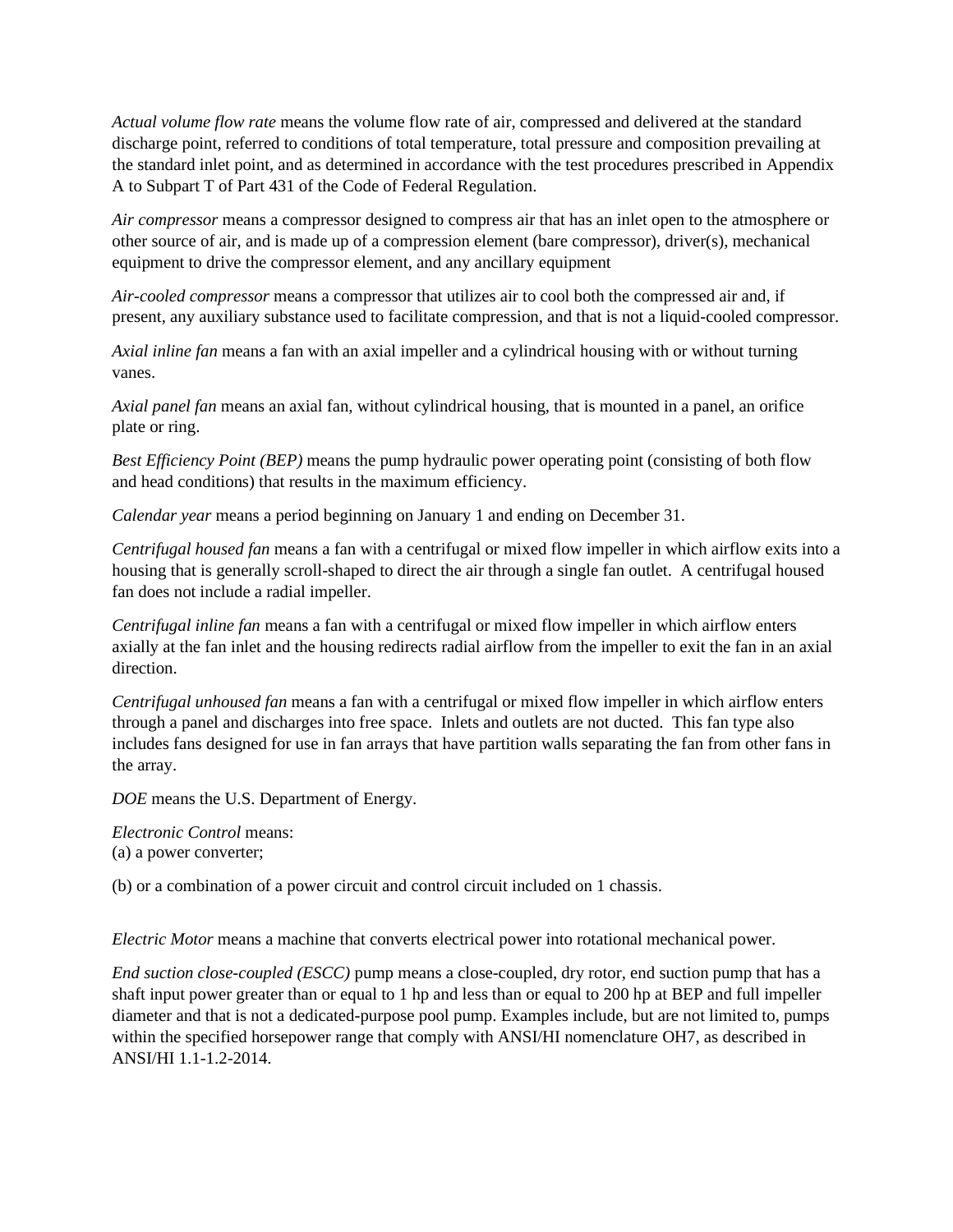*End suction frame mounted/own bearings (ESFM) pump* means a mechanically coupled, dry rotor, end suction pump that has a shaft input power greater than or equal to 1 hp and less than or equal to 200 hp at BEP and full impeller diameter and that is not a dedicated-purpose pool pump. Examples include, but are not limited to, pumps within the specified horsepower range that comply with ANSI/HI nomenclature OH0 and OH1, as described in ANSI/HI 1.1-1.2-2014.<sup>1</sup>

*Extended Product System* means an electric motor and any required associated electronic control and driven load that:

(a) offers variable speed or multispeed operation;

(b) offers partial load control that reduces input energy requirements (as measured in kilowatt-hours) as compared to identified base levels set by the Secretary; and

(c) (1) has an electric motor with a nameplate rated horsepower greater than 1 horsepower; and (2) uses controls that automatically adjust the electric motor speed by differential pressure, flow, temperature, or other control variable.

**Note**: Section 1005 specifies that an extended product system "has greater than 1 horsepower" without specifying which component of the extended product system has to be greater than 1 horsepower. DOE is clarifying this provision of section 1005 to mean "has an electric motor with a nameplate rated horsepower greater than 1 horsepower" to specify that this criterion applies to the electric motor included in the extended product system. Further, section 1005 specifies that an extended product system includes electronic control and must "use(s) an extended product system technology, as determined by the Secretary". Electronic control such as variable frequency drives must be used with controls that automatically adjust the electric motor speed by differential pressure, flow, temperature, or other control variable. Therefore, DOE is adding this clarification in the Extended Product System definition in this Guidance to ensure that electronic controls operate as intended. DOE welcomes comment on this clarification.

*Fan or Blower means* a rotary bladed machine used to convert electrical or mechanical power to air power, with an energy output limited to 25 kilojoule (kJ)/kilogram (kg) of air. It consists of an impeller, a shaft and bearings and/or driver to support the impeller, as well as a structure or housing. A fan or blower may include a transmission, driver, and/or motor controller.

*Fiscal Year* means the period beginning October 1 and ending on September 30.

*In-line (IL) pump* means a pump that is either a twin-head pump or a single-stage, single-axis flow, dry rotor, rotodynamic pump that has a shaft input power greater than or equal to 1 hp and less than or equal to 200 hp at BEP and full impeller diameter, in which liquid is discharged through a volute in a plane perpendicular to the shaft. Such pumps do not include pumps that are mechanically coupled or closecoupled, have a pump power output that is less than or equal to 5 hp at BEP at full impeller diameter, and are distributed in commerce with a horizontal motor. Examples of in-line pumps include, but are not limited to, pumps within the specified horsepower range that comply with ANSI/HI nomenclature OH3, OH4, or OH5, as described in ANSI/HI 1.1-1.2-2014.

<sup>&</sup>lt;sup>1</sup> "American National Standard for Rotodynamic Centrifugal Pumps for Nomenclature and Definitions," approved October 30, 2014.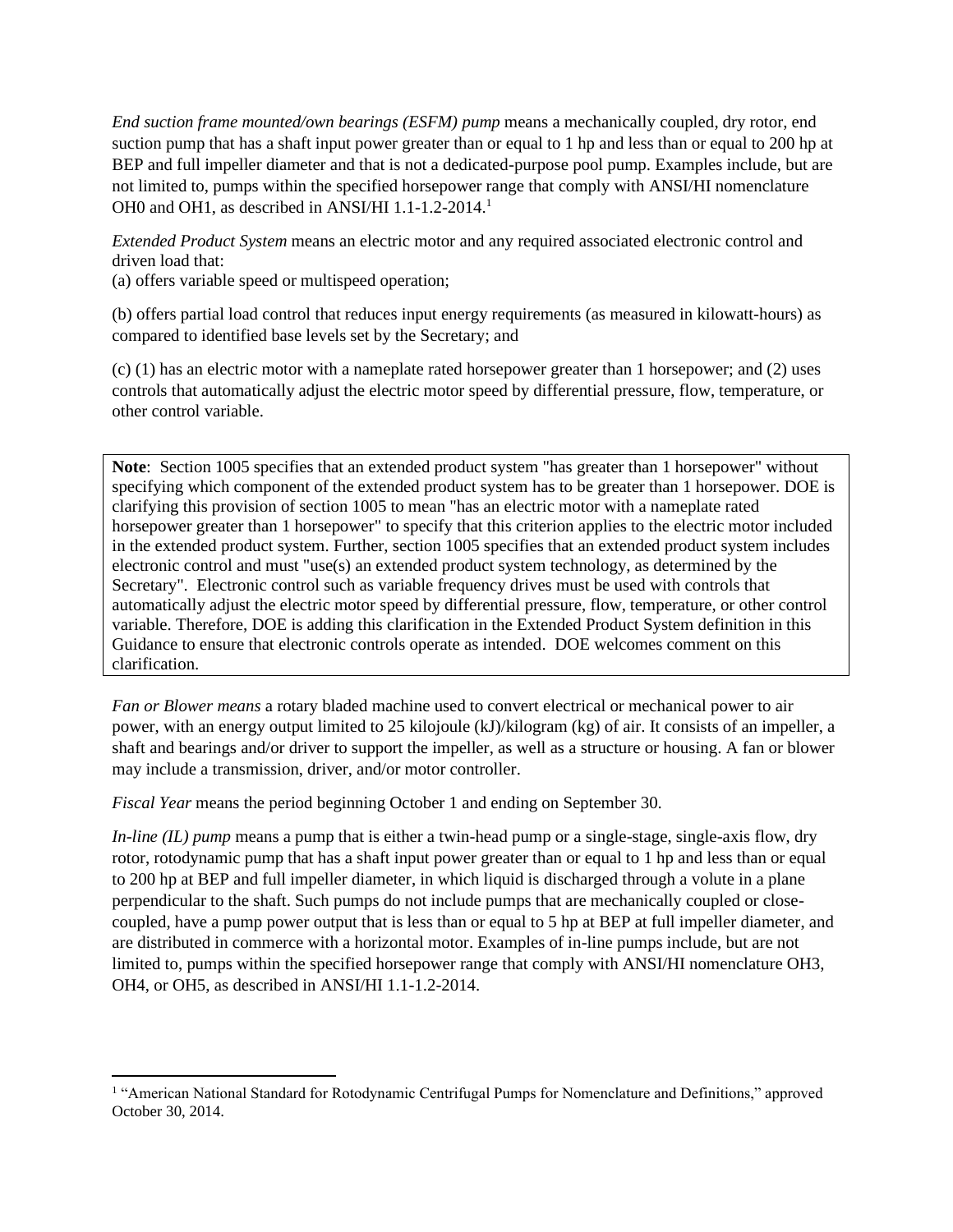*Liquid-cooled compressor* means a compressor that utilizes liquid coolant provided by an external system to cool both the compressed air and, if present, any auxiliary substance used to facilitate compression

*Lubricated compressor* means a compressor that introduces an auxiliary substance into the compression chamber during compression.

*Manufacturer* means the owner of the commercial or industrial machinery or equipment who incorporated the extended product system into that machinery or equipment.

**Note**: Section 1005 uses the term "manufacturer" to designate a qualified entity, in the case where the qualified extended product system is redesigned commercial or industrial machinery or equipment. For the reasons explained below, DOE interprets the term "manufacturer" in this context, to designate the owner of the commercial or industrial machinery or equipment who selects to perform a redesign to incorporate an extended product system into that machinery or equipment.

As defined in section 1005, a qualified extended product system includes commercial or industrial machinery or equipment that: (i) did not previously make use of the extended product system prior to the redesign (where the redesign consists of incorporating an extended product system) and (ii) was previously used prior to, and was placed back into service during, calendar year 2021 or 2022.

This definition implies that the redesigned machinery or equipment was already in use (i.e., owned) prior to its redesign, and is placed back into service after its redesign. Further, the short redesign cycle also eliminates the possibility of this term being intended to designate an equipment manufacturer that would perform an equipment redesign. Therefore, DOE interprets the term "manufacturer" in this context to designate the owner of the commercial or industrial machinery or equipment. For clarity, this guidance document uses the terms "owner" throughout.

*Power roof/wall ventilator (PRV)* means a fan with an internal driver and a housing to prevent precipitation from entering the building. It has a base designed to fit over a roof or wall opening, usually by means of a roof curb.

*Pumps* means equipment designed to move liquids (which may include entrained gases, free solids, and totally dissolved solids) by physical or mechanical action and includes a bare pump and, if included by the manufacturer at the time of sale, mechanical equipment, driver, and controls.

*Radial-housed fan* means a fan with a radial impeller in which airflow exits into a housing that is generally scroll-shaped to direct the air through a single fan outlet. Inlets and outlets can optionally be ducted.

*Rebate Payment* means the payment which a qualified entity may receive upon successfully proving eligibility and is based on the nameplate rated horsepower of the electric motor and electronic control included in the qualified extended product system and the statutory rate. Rebate payment will not exceed the statutory limit established in subsection (d)(2) of section 1005 per qualified entity per calendar year.

*Rebate Payment Application* means an application for a rebate payment for an extended product system that is submitted during the application period.

*Radially split, multi-stage, vertical, in-line diffuser casing (RSV) pump means a vertically suspended,* multi-stage, single axis flow, dry rotor, rotodynamic pump:

(a) That has a shaft input power greater than or equal to 1 hp and less than or equal to 200 hp at BEP and full impeller diameter and at the number of stages required for testing and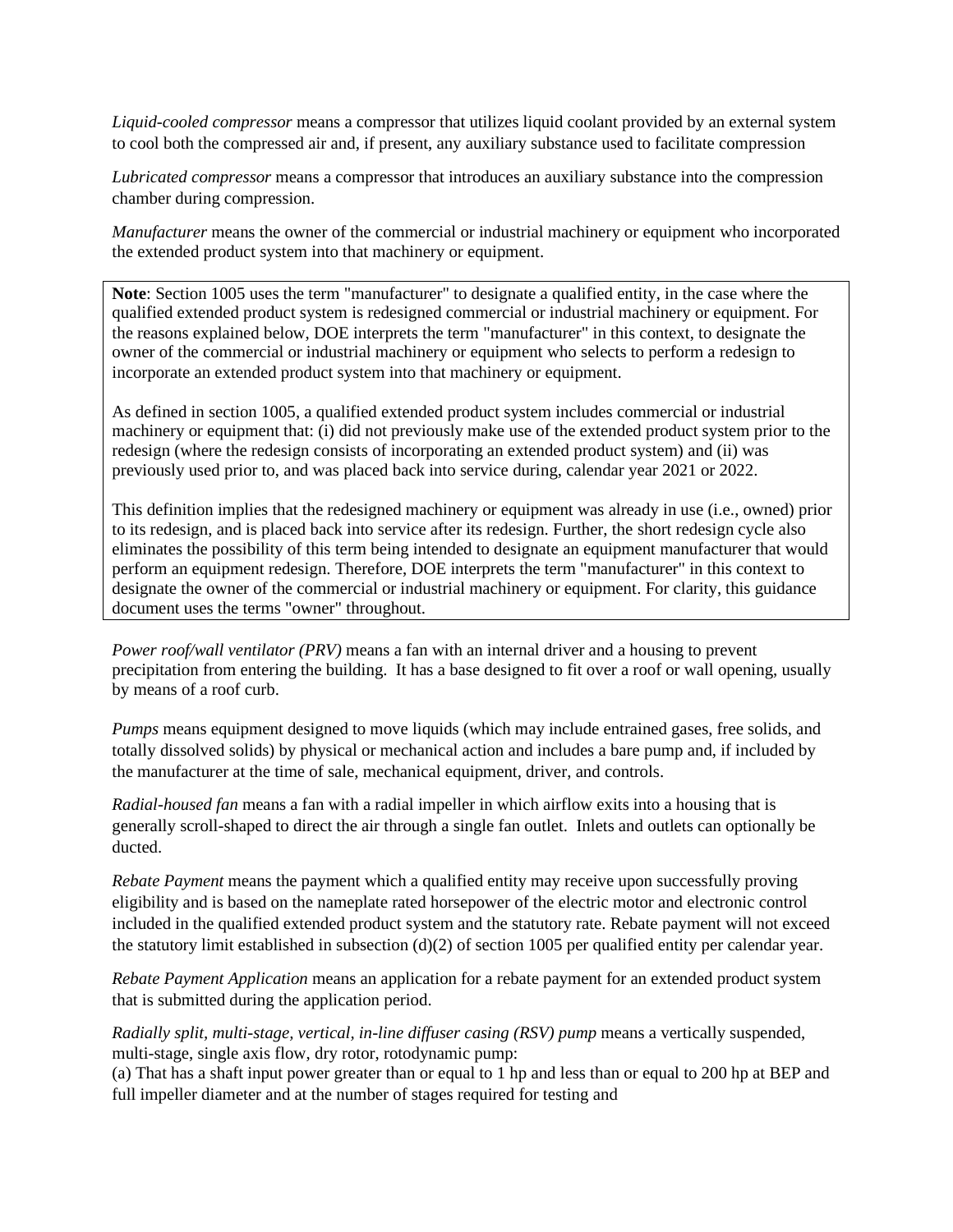(b) In which liquid is discharged in a place perpendicular to the impeller shaft; and

(c) For which each stage (or bowl) consists of an impeller and diffuser;

(d) For which no external part of such a pump is designed to be submerged in the pumped liquid; and

(e) Examples include, but are not limited to, pumps complying with ANSI/HI nomenclature VS8, as described in ANSI/HI 2.1-2.2-2014.2

*Rotary compressor* means a positive displacement compressor in which gas admission and diminution of its successive volumes or its forced discharge are performed cyclically by rotation of one or several rotors in a compressor casing

#### *Qualified Entity* means:

(a) The purchaser of the extended product system that is installed; or

(b) The owner of the commercial or industrial machinery or equipment that incorporated the extended product system into that machinery or equipment.

### *Qualified Extended Product System* means:

(a) An extended product system that:

- (1) includes an electric motor and electronic control; and
- (2) reduces the input energy (as measured in kilowatt-hours) required to operate the extended product systems by not less than 5 percent; and:
- (b) A qualified extended product system includes commercial or industrial machinery or equipment that:
	- (1) did not previously make use of the extended product system prior to the redesign described in (c); and
	- (2) Incorporates an extended product system that has an electric motor with a nameplate rated horsepower greater than 1 horsepower into redesign machinery or equipment; and
	- (3) was previously used prior to, and was placed back into service during, calendar year 2021 or 2022.

**Note**: Section 1005 specifies that a qualified extended product system "Incorporates an extended product system that has greater than 1 horsepower" without specifying which component of the extended product system has to be greater than 1 horsepower. DOE is clarifying this provision of section 1005 to mean "Incorporates an extended product system that has an electric motor with a nameplate rated horsepower greater than 1 horsepower" to specify that this criterion applies to the electric motor included in the extended product system. DOE welcomes comment on this clarification.

*Secretary* means the Secretary of the U.S. Department of Energy or such officers or employees of the U.S. Department of Energy as designated by the Secretary of the U.S. Department of Energy.

<sup>&</sup>lt;sup>2</sup> ANSI/HI 2.1-2.2-2014, ("ANSI/HI 2.1-2.2-2014"), "American National Standard for Rotodynamic Vertical Pumps of Radial, Mixed, and Axial Flow Types for Nomenclature and Definitions," approved April 8, 2014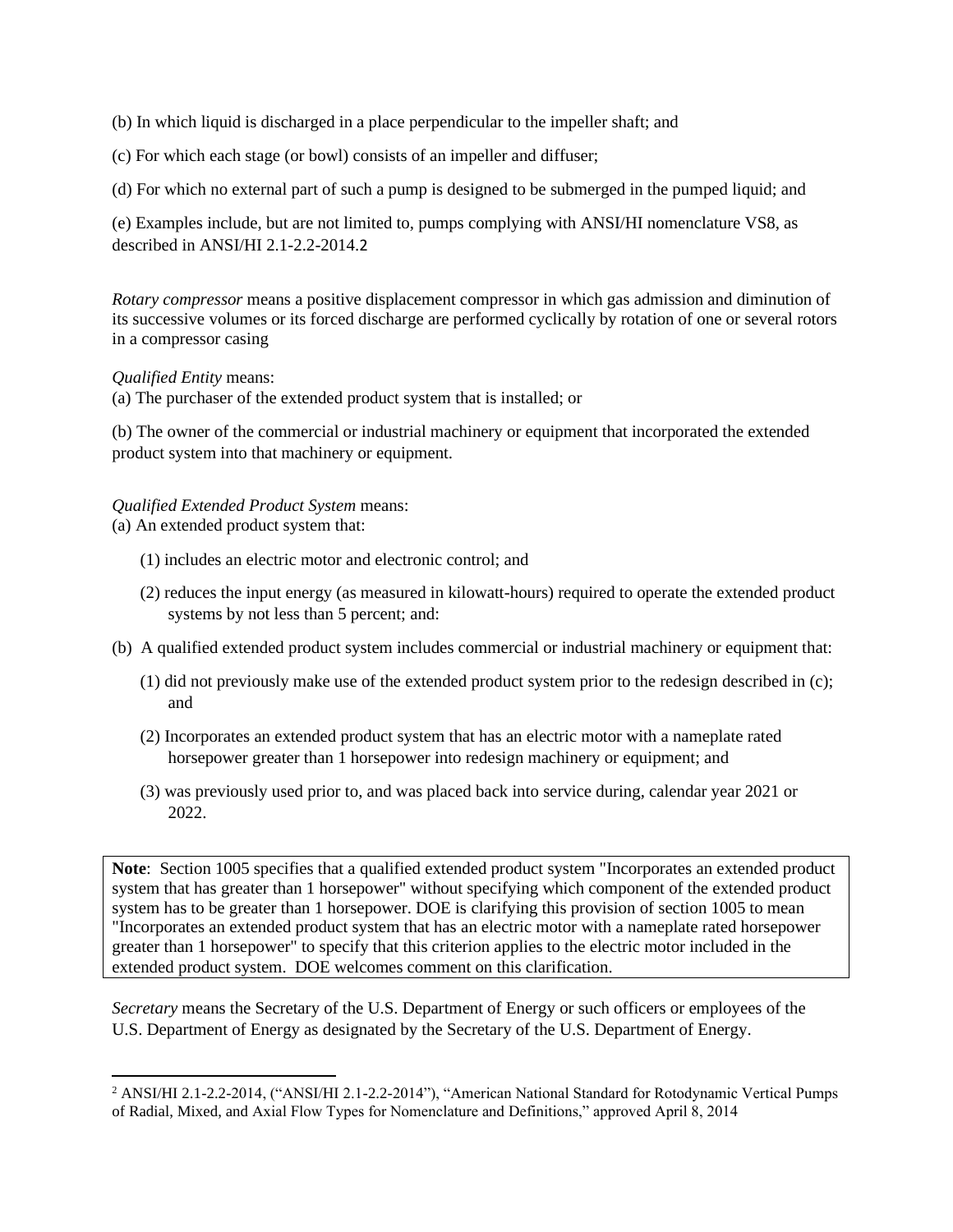*Submersible turbine (ST) pump* means a single-stage or multi-stage, dry rotor, rotodynamic pump that is designed to be operated with the motor and stage(s) fully submerged in the pumped liquid; that has a shaft input power greater than or equal to 1 hp and less than or equal to 200 hp at BEP and full impeller diameter and at the number of stages required for testing; and in which each stage of this pump consists of an impeller and diffuser, and liquid enters and exits each stage of the bare pump in a direction parallel to the impeller shaft. Examples include, but are not limited to, pumps within the specified horsepower range that comply with ANSI/HI nomenclature VS0, as described in ANSI/HI 2.1-2.2-2014.

*Variable-speed compressor* means an air compressor that is capable of adjusting the speed of the driver continuously over the driver operating speed range in response to incremental changes in the required compressor actual volume flow rate

# **IV. Who May Apply?**

Any entity purchasing a qualified extended product system during the eligibility window or any owner of a commercial or industrial machinery or equipment, who redesigns the machinery or equipment to incorporate a qualified extended product system during the eligibility window.

## **V. What is a Qualified Extended Product System?**

(a) To qualify for a rebate payment, an eligible entity must demonstrate that its extended product system:

- (1) includes an electric motor and an electronic control;
- (2) reduces the input energy (as measured in kilowatt-hours) required to operate the extended product system by not less than 5 percent, as compared to identified base levels set by the Secretary. To demonstrate that the extended product system reduces the input energy (as measured in kilowatthours) required to operate the extended product system by not less than 5 percent, as compared to identified base levels set by the Secretary, an eligible entity must demonstrate that its extended product system meets the equipment-specific criteria as described below in (b) through (d); and
- (3) uses controls that automatically adjust the electric motor speed by differential pressure, flow, temperature, or other control variable.
- (b) Pumps:
	- (1) The pump must:
		- (i) operate at least 75% of the time at or below 75% of the maximum design flow; and
		- (ii) operate at least 2,000 hr/yr; and

**Note**: Installing variable speed controls rather than throttling valves in applications with significant load diversity results in savings in the range of 5 to 50 percent.<sup>3</sup> Criteria (b)(1)(i), which was developed based on the load profile used when testing variable load pumps,<sup>4</sup> is used to determine whether or not the pump has significant load diversity. This criterion is used to demonstrate that the extended product system reduces the input energy (as measured in kilowatt-hours) required to operate the extended product system

<sup>3</sup> United States Industrial Electric Motor Systems Market Opportunities, U.S Department of Energy, 2002. Available at https://www.energy.gov/eere/amo/downloads/united-states-industrial-electric-motor-systems-marketopportunities-assessment

<sup>4</sup> See in Appendix A to Subpart Y of Part 431 of the Code of Federal Regulation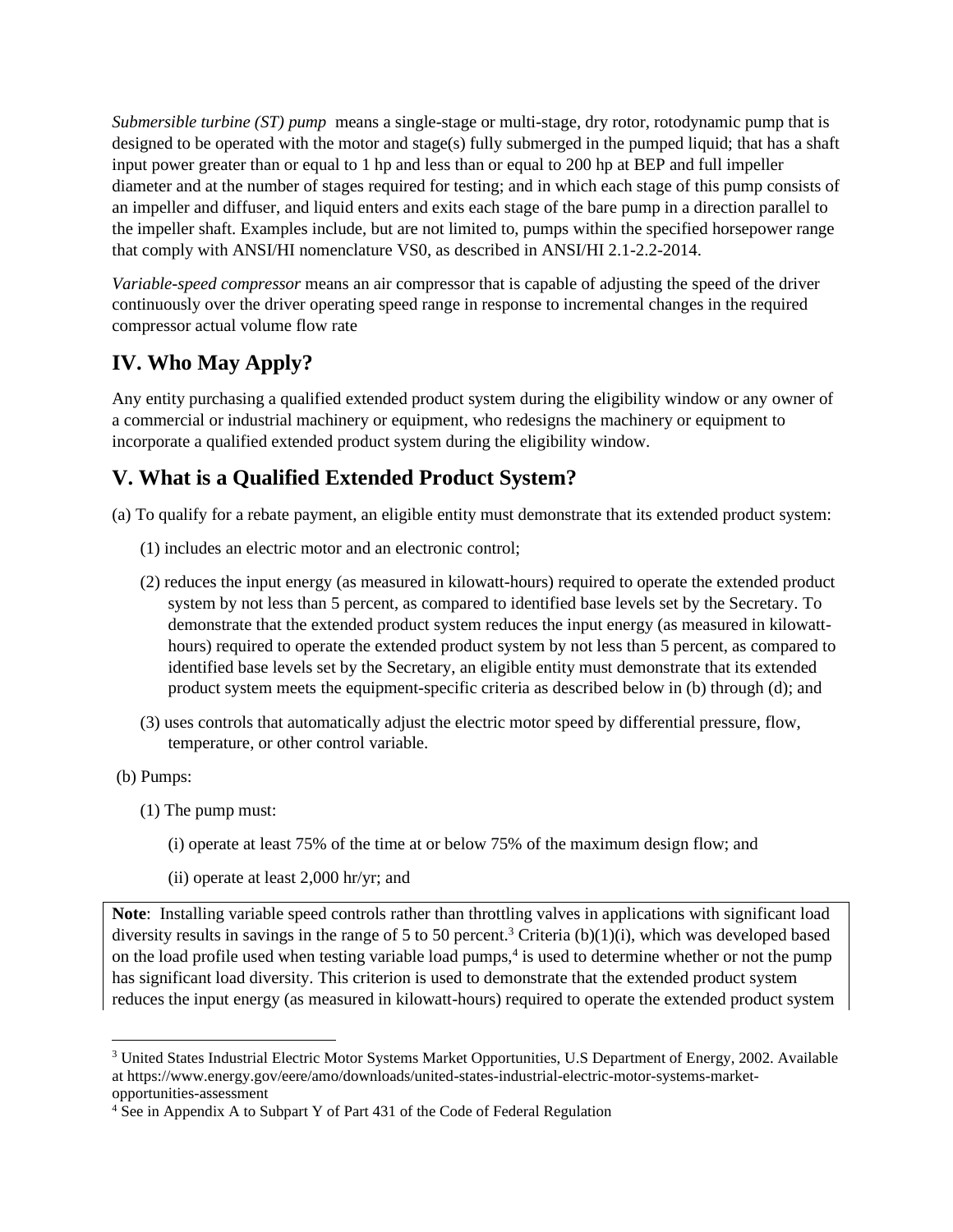by not less than 5 percent, as compared to a system without electronic controls. In addition, criteria (b)(1)(ii) is used to determine the significance of the energy savings gained (absolute value). DOE welcomes comment on this clarification.

DOE requests comments on whether the 5 percent threshold as established by the definition of qualified extended product system is appropriate in the case of pumps or whether a higher threshold should be established.

(2) In the case where the qualified entity is the purchaser of the extended product system (i.e., pump inclusive of the electric motor and electronic control) that is installed, the pump must have a variable load pump energy index  $(PEI_{VL})$ , as determined in accordance with the test procedure in Appendix A to Subpart Y of Part 431 of the Code of Federal Regulation, that is less than or equal to the values specified in Table 1; or

#### **Table 1: Pump Qualifying Criteria**

| <b>Equipment Class*</b> | <b>Qualifying Criteria Maximum</b><br>$PEI_{VL}$ |
|-------------------------|--------------------------------------------------|
| <b>ESCC.1800.VL</b>     | 0.48                                             |
| <b>ESCC.3600.VL</b>     | 0.46                                             |
| <b>ESFM.1800.VL</b>     | 0.46                                             |
| <b>ESFM.3600.VL</b>     | 0.48                                             |
| IL.1800.VL              | 0.46                                             |
| IL.3600.VL              | 0.45                                             |
| <b>RSV.1800.VL</b>      | 0.46                                             |
| RSV.3600.VL             | 0.43                                             |
| ST.1800.VL              | 0.53                                             |
| ST.3600.VL              | 0.53                                             |

\*Equipment class designations consist of a combination (in sequential order separated by periods) of: (1) An equipment family  $(ESCC = end$  suction close-coupled,  $ESFM = end$  suction frame mounted/own bearing,  $IL = in-line$ ,  $RSV = radially$  split, multistage, vertical, in-line diffuser casing, ST = submersible turbine; all as defined in section III; (2) nominal speed of rotation (1800  $= 1800$  rpm,  $3600 = 3600$  rpm); and (3) VL = variable load.

**Note**: Criteria (b)(2) is used to ensure the purchased extended product system provides a 5 percent energy reduction compared to a market average equipment. The  $PEI_{VL}$  values in Table 1 were set to represent a 5 percent energy use reduction as compared to market average variable speed pumps models found in DOE's Compliance Certification Management System Database (January 2022). Available at https://www.regulations.doe.gov/ccms DOE welcomes comment on this clarification.

(3) In the case where the qualified entity is the owner of the commercial or industrial machinery or equipment that incorporated the extended product system, the qualified entity must remove or disable existing throttling or bypass devices.

#### (c) Air compressors:

- (1) The air compressor must:
	- (i) operate at least 75% of the time at or below 70% of the full-load actual volume flow rate; and
	- (ii) operate at least 2000 hr/yr; and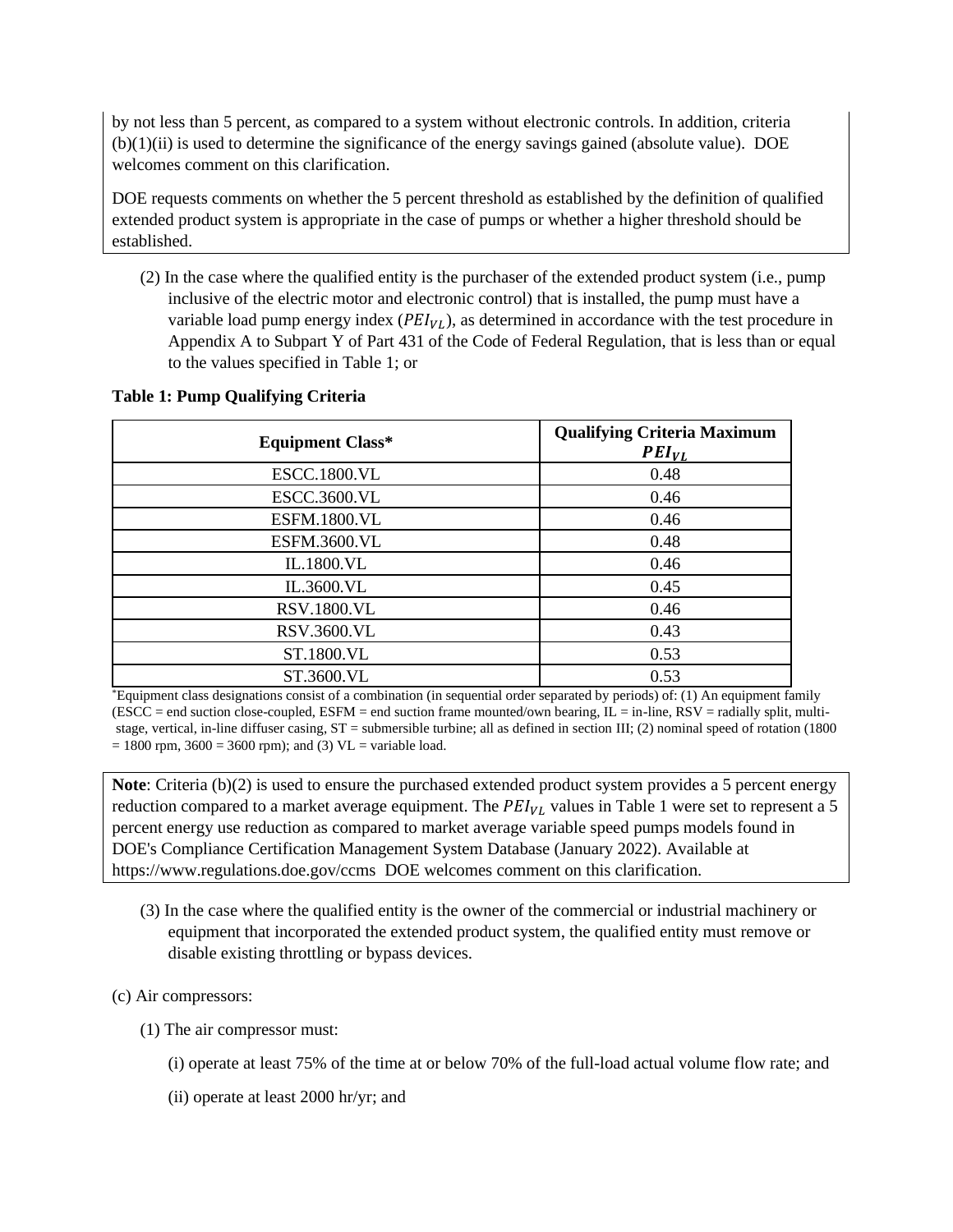**Note**: For rotary compressors with variable loads adjustable speed drives offer better part load efficiency than inlet valve modulation. Savings are on the order of 10 percent.<sup>5</sup> Criteria (c)(1)(i), which was developed based on the load profile used when testing variable load compressors,<sup>6</sup> is used to demonstrate that the compressor has significant load diversity. This criterion is used to demonstrate that the extended product system reduces the input energy (as measured in kilowatt-hours) required to operate the extended product system by not less than 5 percent, as compared to a system without electronic controls. In addition, criteria  $(c)(1)(ii)$  is used to determine the significance of the energy savings gained (absolute value). DOE welcomes comment on this clarification.

DOE requests comments on whether the 5 percent threshold as established by the definition of qualified extended product system is appropriate in the case of air compressors or whether a higher threshold should be established.

(2) In the case where the qualified entity is the purchaser of the extended product system (i.e., air compressor inclusive of the electric motor and electronic control) that is installed: (i) The air compressor must have an isotropic efficiency, as determined in accordance with the test procedure in Appendix A to Subpart T of Part 431 of the Code of Federal Regulation, that is greater than or equal to the values specified in Table 2; or

| <b>Equipment class</b>                                              | <b>Qualifying Criteria</b><br>Minimum package<br>isentropic efficiency    | $\eta_{\rm Regr}$<br>(package isentropic<br>efficiency reference<br>curve)     | (percentage loss<br>reduction) |
|---------------------------------------------------------------------|---------------------------------------------------------------------------|--------------------------------------------------------------------------------|--------------------------------|
| Rotary, lubricated, air-<br>cooled, variable-speed<br>compressor    | $\eta_{\text{Regr}} + (1 - \eta_{\text{Regr}})^*$<br>(d/100)              | $-0.01549 * ln2(0.4719 *$<br>$V_1$ ) + 0.21573 * ln(0.4719<br>$*V_1$ + 0.00905 | 5                              |
| Rotary, lubricated,<br>liquid-cooled, variable-<br>speed compressor | $0.02349 + \eta_{\text{Regr}} + (1 -$<br>$\eta_{\text{Regr}}$ ) * (d/100) | $-0.01549 * ln2(0.4719 *$<br>$V_1$ ) + 0.21573 * ln(0.4719<br>$*V_1$ + 0.00905 | 5                              |

**Table 2: Air Compressor Qualifying Criteria** 

Note:  $V_1$  = full-load actual volume flow rate, in cubic feet per minute ("cfm")

**Note**: Criteria (b)(2) is used to ensure the purchased extended product system provides a 5 percent energy reduction compared to a market average equipment. The "d" values in Table 2 were set to represent a 5 percent energy use reduction as compared to market average variable speed air compressors as described in the Air Compressor Final Rule Technical Support Document.<sup>7</sup> DOE welcomes comment on this clarification.

(3) In the case where the qualified entity is the owner of the commercial or industrial machinery or equipment that incorporated the extended product system, the qualified entity must remove or disable existing mechanical controls (e.g., inlet valve modulation).

<sup>5</sup> United States Industrial Electric Motor Systems Market Opportunities, U.S Department of Energy, 2002. Available at https://www.energy.gov/eere/amo/downloads/united-states-industrial-electric-motor-systems-marketopportunities-assessment

<sup>6</sup> See in Appendix A to Subpart T of Part 431 of the Code of Federal Regulation

<sup>7</sup>Energy Conservation Standards for Air Compressors, Final RuleTechnical Support Document, U.S. Department of Energy, 2016. Available at https://www.regulations.gov/document/EERE-2013-BT-STD-0040-0082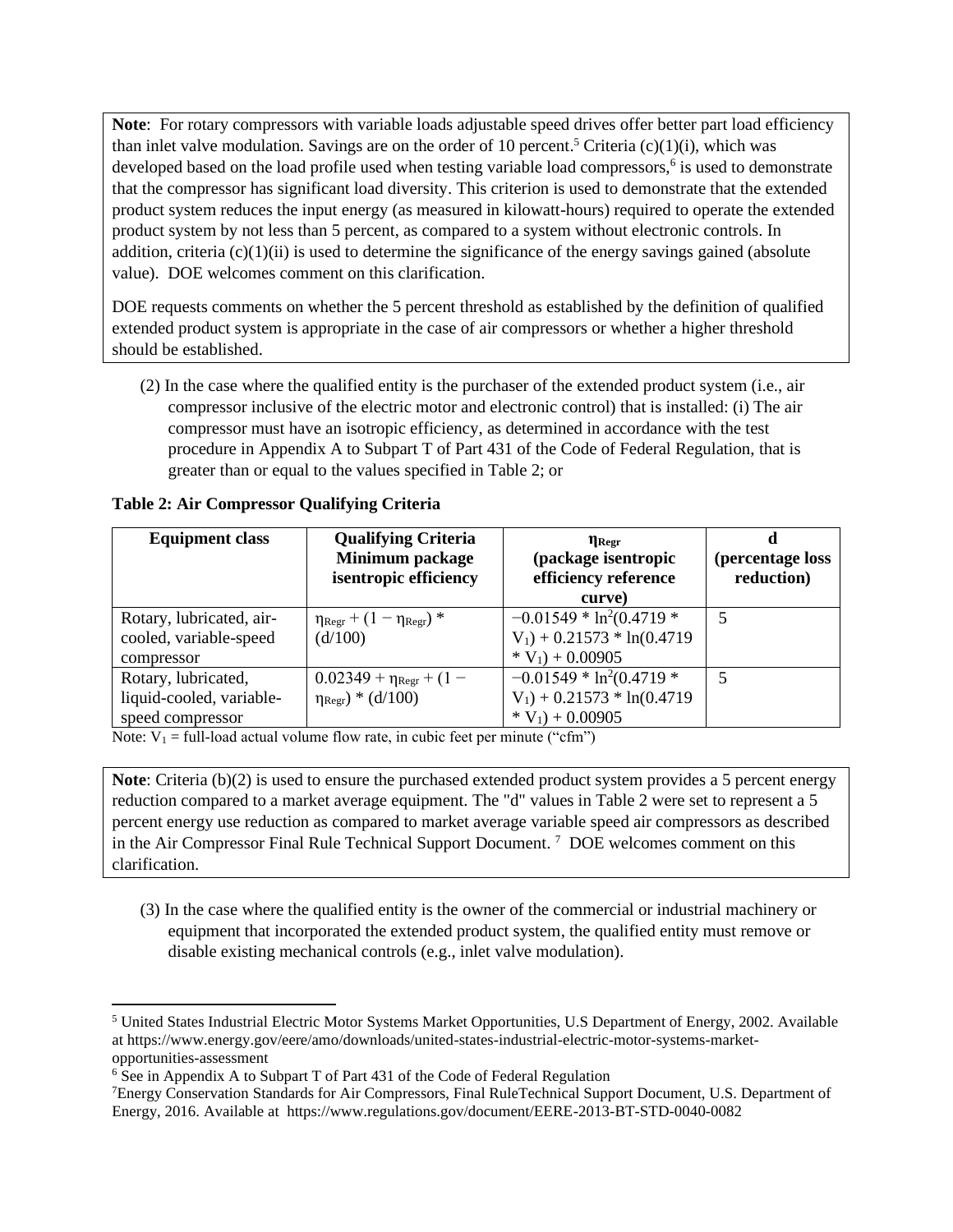(d) Fans:

- (1) The fan must:
	- (i) operate at least 75% of the time at or below 75% of the maximum design flow; and
	- (ii) operate at least 2000 hr/yr; and

**Note**: Installing variable speed controls rather than dampers in applications with significant load diversity results in savings in the range of 14 - 49 percent.<sup>8</sup> Criteria (d)(1)(i), which was based on (b)(1)(i), is used to demonstrate that the fan has significant load diversity. This criterion is used to demonstrate that the extended product system reduces the input energy (as measured in kilowatt-hours) required to operate the extended product system by not less than 5 percent, as compared to a system without electronic controls. In addition, criteria  $(d)(1)(ii)$  is used to determine the significance of the energy savings gained (absolute value). DOE welcomes comment on this clarification.

DOE requests comments on whether the 5 percent threshold as established by the definition of qualified extended product system is appropriate in the case of fans or whether a higher threshold should be considered.

(2) In the case where the qualified entity is the purchaser of the extended product system (i.e., fan inclusive of the electric motor and electronic control) that is installed, the fan must have a  $FEI$ , as determined in accordance with AMCA 214-21, $9$  at the maximum design flow that is greater than or equal to the values specified in Table 3; or

| <b>Fan Equipment Family</b> | Qualifying<br><b>Criteria</b> |  |
|-----------------------------|-------------------------------|--|
|                             | Minimum FEI                   |  |
| Axial inline fan            | 1.20                          |  |
| Centrifugal housed fan      | 1.15                          |  |
| Centrifugal unhoused fan    | 1.25                          |  |
| Centrifugal inline fan      | 1.10                          |  |
| Axial panel fan             | 1.25                          |  |
| <b>PRV</b>                  | 1.10                          |  |
| Radial housed fan           | 1.15                          |  |

#### **Table 3: Fan Qualifying Criteria**

**Note**: The FEI requirement is set for the maximum design point flow as FEI generally increases when the speed of the fan (and design flow) decreases. Alternatively, this minimum FEI could be required at all design points. DOE welcomes comment on this clarification.

(3) In the case where the qualified entity is the owner of the commercial or industrial machinery or equipment that incorporated the extended product system, the qualified entity must remove or

<sup>8</sup> United States Industrial Electric Motor Systems Market Opportunities, U.S Department of Energy, 2002. Available at https://www.energy.gov/eere/amo/downloads/united-states-industrial-electric-motor-systems-marketopportunities-assessment

<sup>9</sup> ANSI/AMCA Standard 214, "Test Procedure for Calculating Fan Energy Index for Commercial and Industrial Fans and Blowers.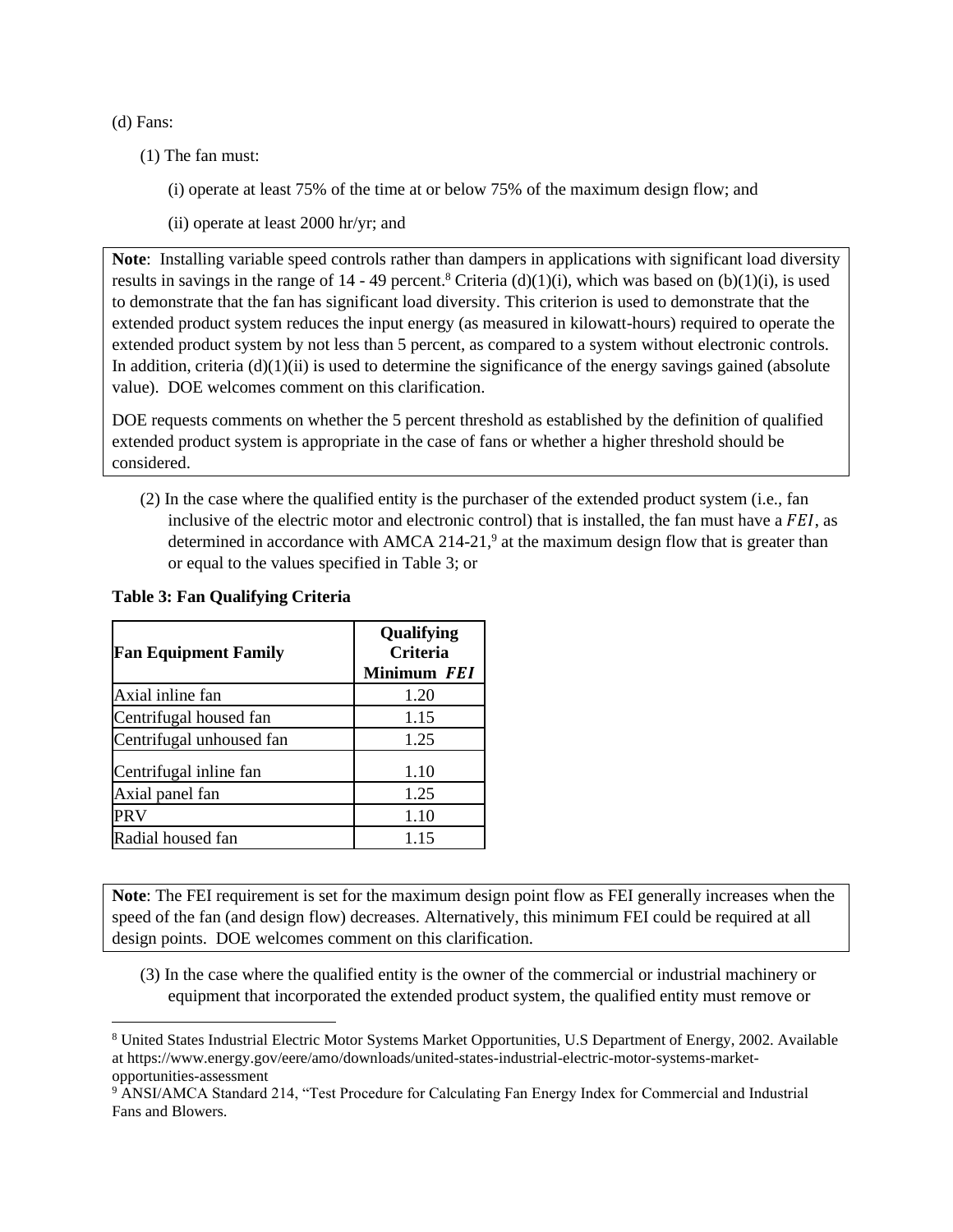disable existing throttling or bypass devices (e.g., inlet vanes, bypass dampers, three-way valves, or throttling valves).

**Note**: Criteria (c)(2) is used to ensure the purchased extended product system provides a 5 percent energy reduction compared to a market average equipment. The  $F E I$  values in Table 2 were set to represent a 5 percent energy use reduction as compared to market average variable speed fans as estimated using the efficiency distributions from the Fan Notice of Data Availability.<sup>10</sup> DOE welcomes comment on this clarification.

### **VI. Eligibility Window**

(a) In the case where the qualified entity is the purchaser of the extended product that is installed: extended product systems installed on or after October 1, 2021, are eligible for consideration of rebate payment.

(b) In the case where the qualified entity is the owner of the redesigned commercial or industrial machinery or equipment: extended product systems incorporated into commercial or industrial machinery or equipment used prior to, and placed back into service during calendar year 2021 and 2022, are eligible for consideration of rebate payment.

### **VII. Application Requirements**

(a) When to Apply

- (1) The following documentation must be included in the application for rebate payment for qualified extended product systems:
	- (i) following the purchase of an extended product system and after the extended product system has been installed; or
	- (ii) following the redesign of a commercial or industrial machinery or equipment and after the commercial or industrial machinery or equipment has been placed back into service.

(b) An application for a rebate payment must include all items listed in section (1) through (7). DOE may release aggregated, non-identifiable data contained in the application to third parties to inform the technical analyses performed in support of regulatory and non-regulatory programs.

- (1) The name and physical address of the entity applying for the rebate payment.
- (2) The name, mailing address, telephone number, and email address of a point of contact to respond to questions or requests for additional information, and notification of eligibility determination;
- (3) A description of the type of entity applying (e.g., industrial or manufacturing facility, commercial building, utility) and sector of activity (e.g., food products, chemicals, paper and allied products)

<sup>&</sup>lt;sup>10</sup> Energy Conservation Standards for Commercial and Industrial Fans and Blowers: Availability of Provisional Analysis Tools, Notice of Data Availability. Life-Cycle Cost Spreadsheet Tool Available at: https://www.regulations.gov/document/EERE-2013-BT-STD-0006-0190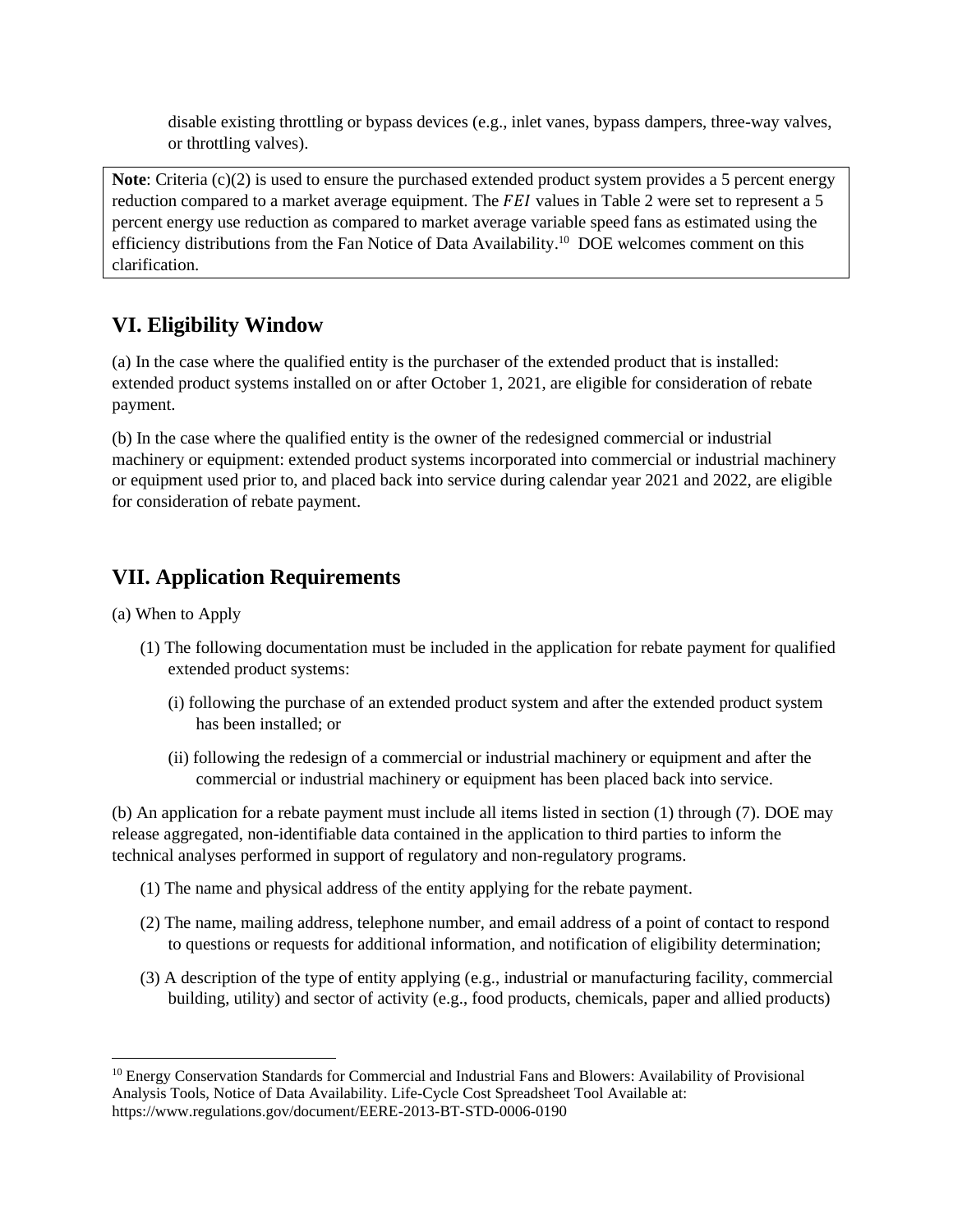- (4) For all qualified entities: Demonstrated evidence that the qualified extended product system meets the requirements of subsection V and VI. Required evidence includes the following:
	- (i) The purchase date of the extended product system and a copy of the invoice or proof of payment for the purchased extended product system.
	- (ii) The installation date of the extended product system and a copy of the proof of installation (e.g., receipt/invoice/contract)
	- (iii) The zip code where the qualified extended production system is installed.
	- (iv) The serial number, manufacturer, model number, and horsepower on the nameplate of the electric motor and electronic control included in the pump, air compressor, or fan.
	- (v) A copy or image of the nameplate of the electric motor and electronic control included in the pump, air compressor, or fan.
	- (vi) A description of how the electronic control is controlled (e.g., pressure transducer, flow sensor, automated controller (PLC), temperature sensor, level gauge)
	- (vii) Annual operating hours
	- (viii) A brief description of expected load variance (e.g., pump operates 30 percent of the time at 50% of maximum design flow, 60 percent of the time at 70% of maximum design flow, and 10 percent of the time at maximum design flow)
- (5) In the case where the qualified entity is the purchaser of the extended product system that is installed: additional evidence that the qualified extended product system meets the requirements of subsection V as follows:
	- (i) The serial number, manufacturer, and model number, and energy efficiency rating (expressed in PEIVL, isotropic efficiency, or FEI) on the nameplate of the pump, air compressor, or fan and a copy of the manufacturer specification sheets.
	- (ii) A copy or image of the nameplate of the pump, air compressor, or fan.
- (6) In the case where the qualified entity is the owner of the redesigned commercial or industrial machinery or equipment: additional evidence that the qualified extended product system meets the requirements of subsection V as follows:
	- (i) Description of prior controls for redesigned commercial or industrial machinery or equipment (e.g., outlet control valve, bypass valve, discharge damper, inlet guide vanes) and statement confirming that these controls have been removed or disabled.
	- (ii) Pre- and post-installation photos of the commercial or industrial machinery or equipment
- (7) A statement signed by an authorized executive officer certifying that the information contained in the application is accurate.

**Note:** Strengthening prosperity – by expanding good, safe union jobs and supporting job growth through investments in domestic manufacturing – are key goals set by President Biden, discussed in depth in his Executive Orders on Ensuring the Future Is Made in All of America by All of America's Workers (EO 14005), Tackling the Climate Crisis at Home and Abroad (EO 14008), Worker Organizing and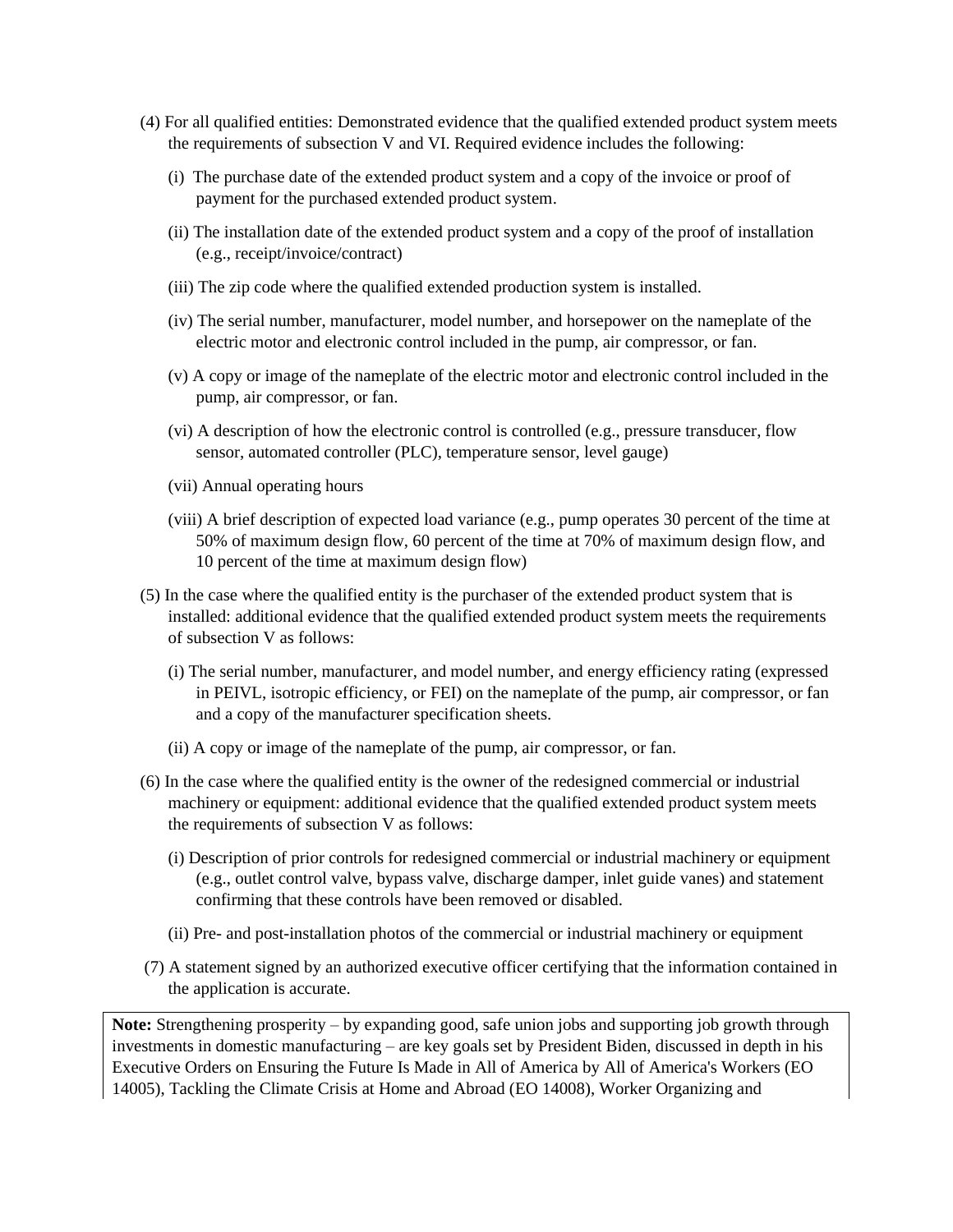Empowerment (EO 14025), and Promoting Competition in the American Economy (EO 14036). DOE is considering application requirement for extended product system rebates that will support the creation of good-paying jobs with the free and fair choice to join a union, the incorporation of strong labor standards, and high-road workforce development, especially registered apprenticeship and quality preapprenticeship. DOE is specifically seeking comments about the applicable workforce criteria, including labor standards, training programs, and certifications, that could be considered for the eligible entity and/or the installation of a qualified extended product system as part of eligibility. For example, if a manufacturer of a fan, pump, or compressor is applying for the extended product system what, if any, workforce criteria should be considered.

### **VIII. Calculation of Rebate Payments and Maximum Rebate Payments**

- (a) Rebate Payments Calculation. Rebate payments will be calculated as the product obtained by multiplying:
	- (1) the sum of the nameplate rated horsepower of:
		- (i) the electric motor to which the extended product system is attached, and
		- (ii) the electronic control; and
	- (2) \$25.

(b) Maximum rebate Payments. A qualified entity will not be entitled to aggregate rebates under this section in excess of \$25,000 per calendar year.

### **IX. Procedures for Processing Applications**

(a) Processing applications:

- (1) Applications and notifications to the Department must be submitted to the Extended Product System Rebate Program, at EPS EET rebates@ee.doe.gov.
- (2) Following submission of an application, DOE will review and consider the completeness of the application data and may request supplementary information relating to the application. When DOE is satisfied that sufficient information has been reported, the application will be reviewed for eligibility consistent with section 1005 and this Guidance.
- (3) Applications will be processed on a first come, first serve basis subject to availability of appropriated funds.

(b) Notice of decision:

- (1) DOE will issue a written notice of the determination to each applicant with the following content:
	- (i) Disapproving or approving the application as eligible for rebate payment in whole or in part; and
	- (ii) Setting forth the applicant's amount of rebate payment.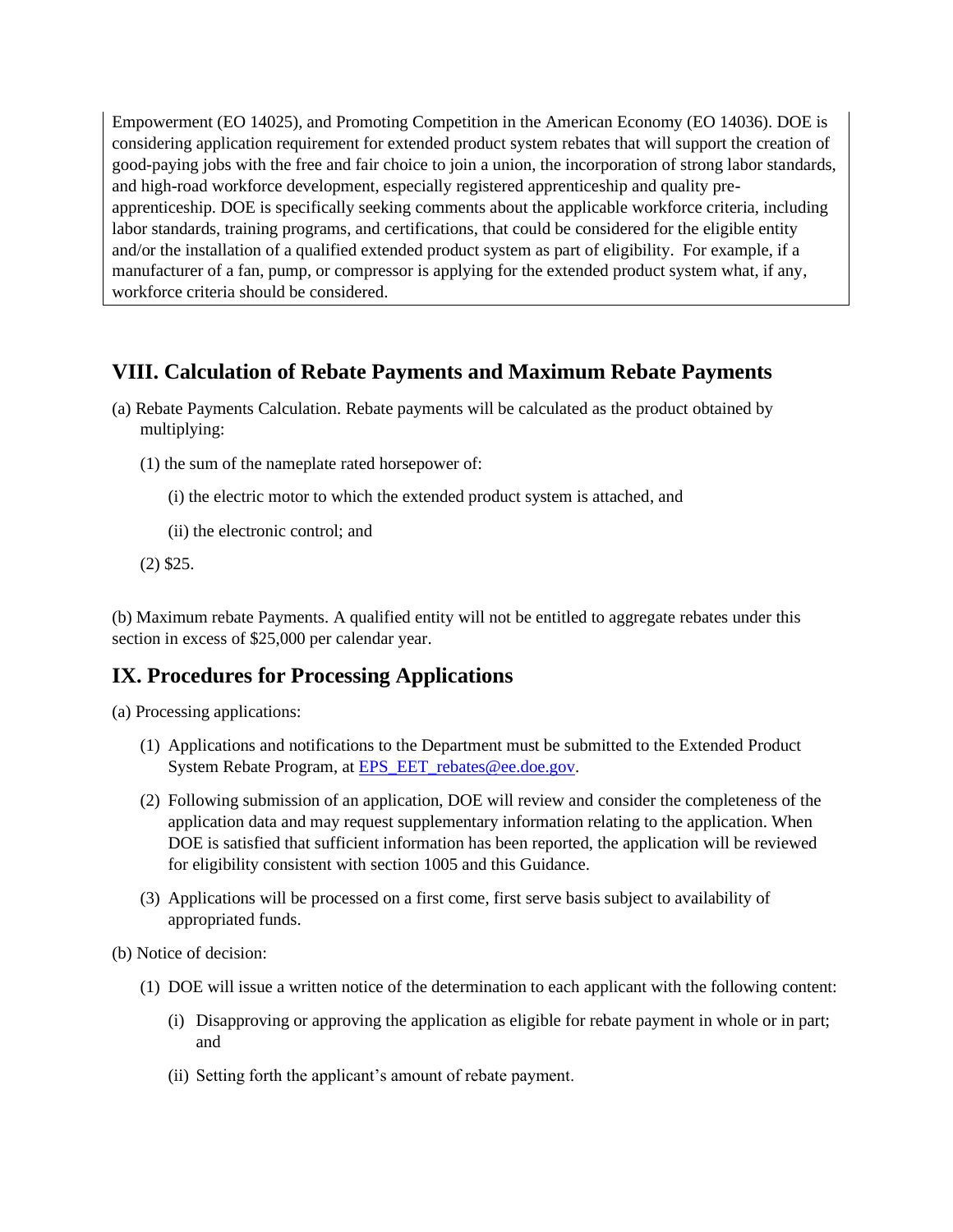(2) If the application does not meet the requirements of this program, DOE will issue a written notice denying the application in whole or in part with an explanation of the basis for denial.

### **X. Administrative Appeals**

(a) In order to exhaust administrative remedies, an applicant who receives a notice denying an application in whole or in part, must file an appeal within 30 calendar days of the date on the notice denying an application with the DOE Office of Hearings and Appeals, 1000 Independence Avenue, S.W., Washington, D.C. 20585, in accordance with the procedures set forth below and in accordance with the procedural regulations codified at 10 C.F.R. Part 1003.

(b) If an applicant does not file an appeal in accordance with these requirements, the determination of DOE shall become final. If an applicant files an appeal on a timely basis in accordance with these requirements, the decision and order of the Office of Hearings and Appeals shall be final. If the Office of Hearings and Appeals orders a rebate, the Director of the Office of Hearings and Appeals shall send a copy of such order to the DOE Finance Office with a directive to make the required payment.

(c) The appeal shall contain: (1) a concise statement of the ground(s) upon which the applicant contests the written notice of DOE; (2) a copy of the DOE notice; (3) contact information (i.e., name, telephone number, mailing and e-mail addresses) for a representative able to respond to questions and provide information relevant to the appeal; and (4) any data, documentation, or other relevant information supporting a showing by the appellant that the denial of eligibility or disallowance of payment, either in whole or in part, is arbitrary and capricious.

(d) The appeal, including attachments, should be electronically filed with the Office of Hearings and Appeals (OHA), U.S. Department of Energy, at: OHA.filings@hq.doe.gov. Upon filing, OHA will confirm receipt of the appeal and assign the appeal a case number.

(e) The following matters are not subject to appeal:

(1) the denial of an application on the basis of untimeliness, and

(2) a proportional award of a rebate payment based upon DOE's determination that insufficient appropriated funds are available to make rebate payments on all eligible production to all qualified applicants.

(f) The appeal process shall proceed as follows:

(1) An appeal under these procedures must be filed within ten (10) days of an applicant receiving the determination by DOE denying eligibility or a claim for rebate payment, in whole or in part.

(2) In evaluating an appeal, OHA may require the submission of additional information by the appellant regarding any statement, data, documentation, or other information included in an appeal. OHA may also solicit and accept submissions of relevant information from other sources, including DOE, provided that the appellant is afforded an opportunity to respond to all such submissions. OHA may, on its own initiative, convene a conference or hearing if, in its discretion, it considers that such conference or hearing will advance its evaluation of the appeal. OHA will determine the scope and format of any conference or hearing convened under these procedures, as well as the parties allowed to participate.

(3) OHA may issue an order summarily dismissing an appeal if: (a) the appeal is not filed in a timely manner, unless good cause is shown; (b) the appeal is defective on its face; (c) the